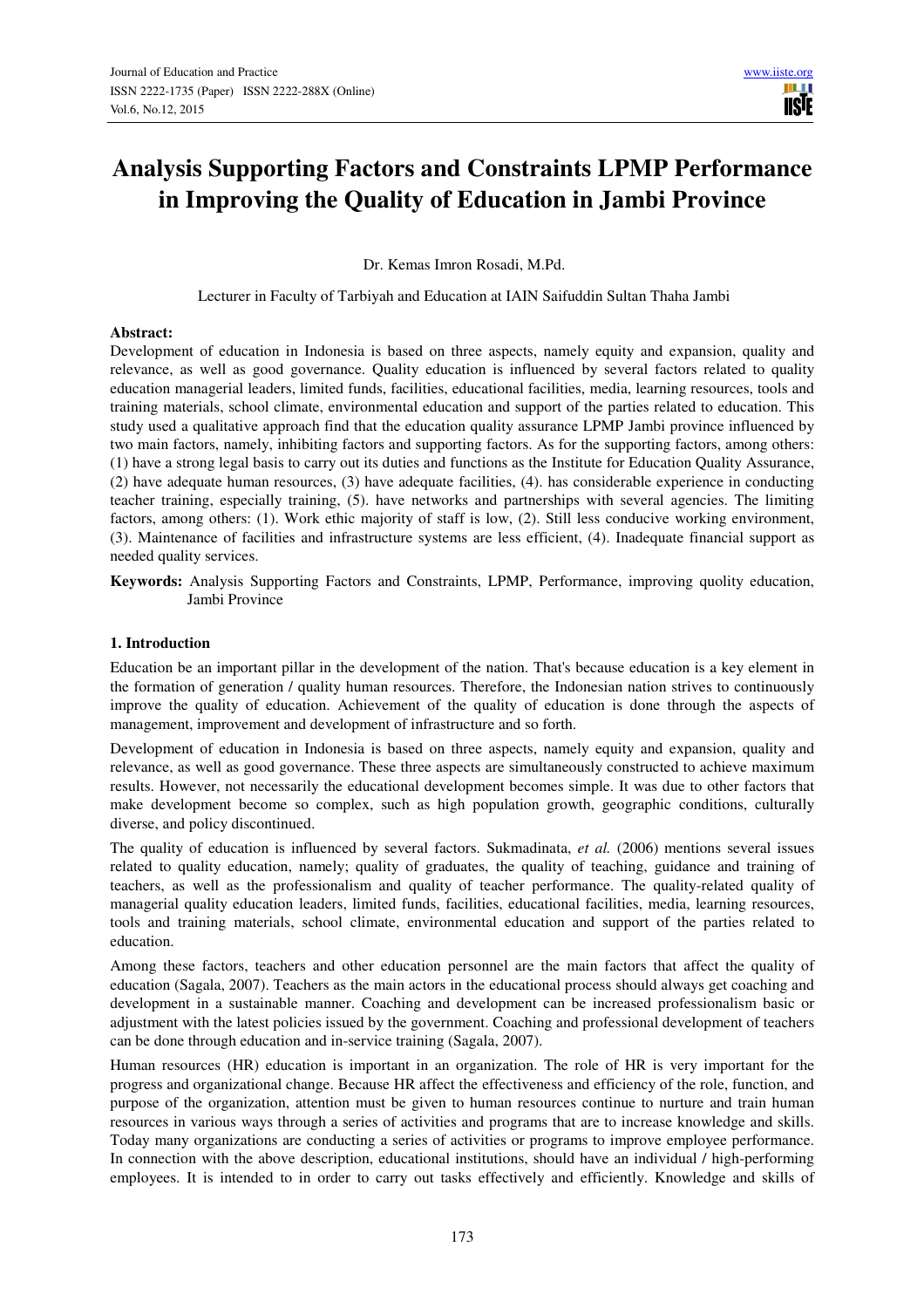teachers will affect the task assigned to him successful or not. Educators who do not have or have little knowledge and skills will hamper the success of the institution. Therefore, every educator should do the maintenance and development of knowledge and skills. Attitudes and values that educators on the environment affects the execution of the task. To achieve success in the tasks and goals of educational institutions, any educators or teachers must continue to develop the attitude held in order to create the desired learning climate. HR development education, especially educators, it is important to note and improved in order to improve the quality of education. With the power of education to improve human resources, is expected to increase the quality of education.

Education issues as noted above should immediately look for a solution. Various efforts have been taken by the government, one of which publishing Permendiknas No. 07/2007 which stipulates that the Education Quality Assurance Agency (LPMP) as the central government institutions that exist in each province is obliged to supervise and assist unit level education in primary and secondary education in an effort to guarantee the quality of education.

Under the Ministerial Regulation No. 7 of 2007, on the Organization and Work Education Quality Assurance Agency, LPMP organizational structure consists of three sections, namely the sections of the program and information systems, sexy quality mapping and supervision, and the facilitation of educational resources section. According Satori (2010), the regulation implies empowerment duties and functions relating to: (1) mapping of the quality of education, (2) supervision in the framework of the development of quality, (3) the development of the quality of education information systems, and (4) facilitation of educators and education personnel. In carrying out the role and responsibilities of the Quality Assurance and Improvement LPMP empowerment focused on the function of the guidance, direction, and advice / technical assistance.

Therefore, according to Satori (2010), LPMP as Director General PMPTK care institution through the Directorate of Development of Education and Training should be able to build a network of quality assurance and improvement of education involving educational unit, school superintendent, city district education offices. Because there is no doubt that the long-term strategic effort to make it happen requires an assurance system and improve the quality of education that can develop cooperation and collaboration among the various institutions involved in the integration of national networks.

Various educational quality assurance program that has been planned by the overall LPMP yet achieved or accomplished. According to data / information from the public relations section LPMP Jambi province, adherence to quality assurance of education programs in the period 2008 to 2010 can be seen as figure 1, the following:



Figure 1: Education Quality Assurance program LPMP Jambi Province Implementation

Based Figure 1 above, it appears that the implementation of the quality assurance program that has been planned by LPMP has not reached its full potential. This fact of course is influenced by various factors, both internal factors and external factors. Based on the above, it is necessary to study the analyst associated with factors that become the carrying capacity and what factors inhibiting implementation LPMP in education quality assurance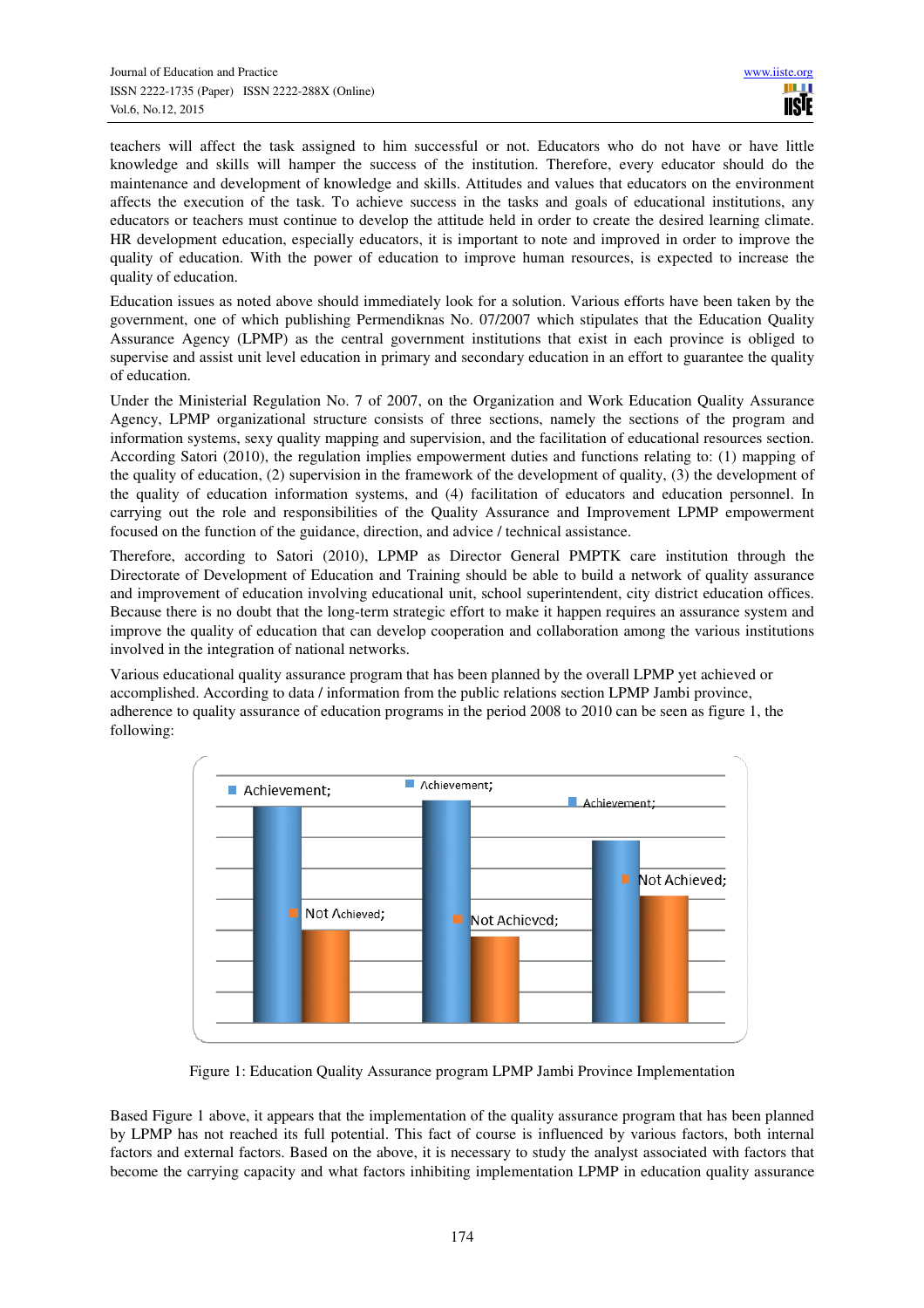program in Jambi province. Therefore, the focus of this study was to determine the factors supporting and inhibiting LPMP performance in improving the quality of education in the province of Jambi.

## **2. Research Methods**

This study used a qualitative approach. Qualitative approach chosen in this study are based on some of the following considerations:

- a. Qualitative methods allow to observe and understand the symptoms of life in the LPMP both internally and externally, from the viewpoint of the parties with education quality assurance efforts are done.
- b. Qualitative methods allow for verification and explanation in more depth at the time found the behavior of the parties under investigation are deemed conceptually different from what it should be. By cross-checking the things that happen on the pitch which was considered to deviate it can enhance the validity and accuracy of the data.
- c. In qualitative research methods most of the data collected in the form of verbal words, not just a mere figure, both orally and in writing are taken from a number of informants associated with the object of research.
- d. This study was not intended to test the hypothesis that relates to a particular theory and based on the numbers, but rather is intended to "test" in the sense of developing a theory based on data found. Thus, theories are deemed to have been established in this field is only used as a frame of reference in order to give direction and fence off, so that the study was not out of the original goal.
- e. The study and analysis of the data in this study performed during data collection in the field, because the analysis presented itself when interpreting the data from the beginning until the end of the study.

Considering that the necessary data in qualitative research is the data presented in the form of verbal word, not in terms of numbers (Muhadjir, 1998), the research techniques or how to conduct research in the context of primary and secondary data collection in the field is used by: observation, interview depth (in-depth interviews), and study documentation. Selection of this observation because of its researchers visit, interact, and observe conditions in LPMP by placing themselves as outsiders and the subject under investigation are not aware that they are being investigated. At the time of observation, researchers recorded all the events that are found in a field that is deemed appropriate to the research topic. Note that in addition to studies documenting the events that were found, seen, and heard, is also equipped with research notes about the events as deemed necessary given the record. But at the same time, feelings, imagination, subjective views that happened on its own researchers also need to obtain a record that can be used as ingredients for complete data if necessary can add and perhaps even essential to complete.

Observation techniques used to gather information related to the programs, products, and processes, which occur in LPMP in relation to the implementation of the status, role, and function as well as expertise in quality assurance of education in the region of the province of Jambi. In addition, also observed the activities of other expertise in developing networks of stakeholders with LPMP academic community, as well as the development of the situation and the dynamics of the internal and external environment. While the technique of in-depth interviews were used to collect information related with the role and function as an institution "intelligent organized" pleased with the quality assurance of education in the province of Jambi, and the outlook on continuity and change in the future.

In the interviews, conducted on 5 key informants comprised of leaders LPMP, head of Division, lectures, and alumni were selected at random. Also 3 people stakeholder always partnered with LPMP, education experts, and character education practitioners who are seen as having attention based on position and expertise. In addition to the interview guide used equipped with a notebook, and a tape recorder as a recording device as well as a tool for documenting data. The study was conducted to explore documentation and secondary data needed to support the research. This documentation studies focused on the documents relating to the program, product LPMP pleased with the quality assurance in the working area. Data collection was done directly researcher with the following considerations: (1) The researcher as a sensitive tool that can react to any stimulation from the environment which is expected range or not for research; (2) The researcher as a tool able to adapt to all aspects of the situation and be able to collect a variety of data all at once; (3) Each situation is a whole in which the researcher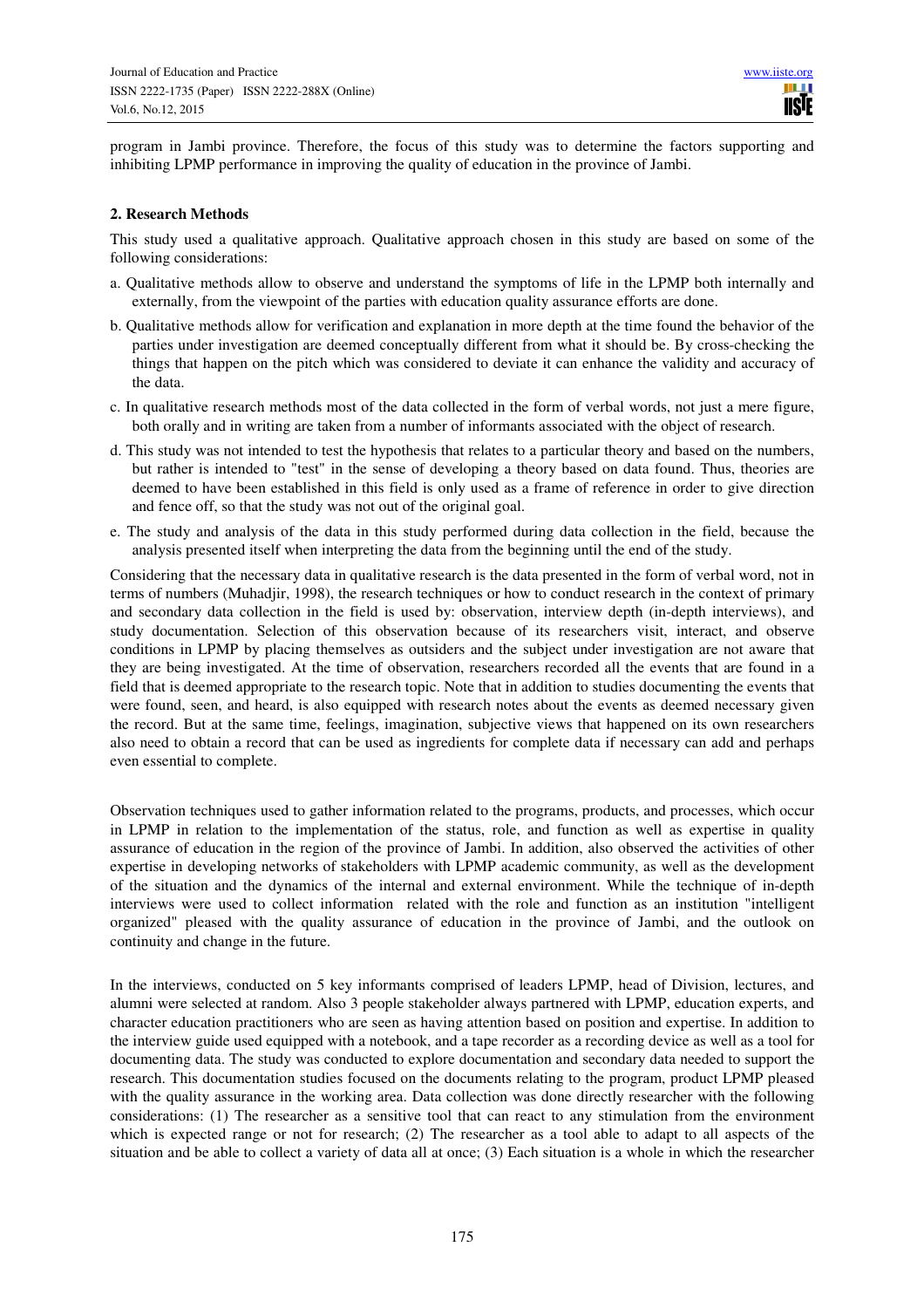as instrument can understand the situation and intricacies; (4) The researcher as instrument can quickly analyze data, interpret it, to determine the direction of further observations.

#### **3. Data and Discuss**

## **3.1. Data**

## **a. Supporting Factors**

Factors supporting performance are the things that should go well to ensure the success of an organization. In accordance with the potential and conditions LPMP Jambi the factors that will determine the success LPMP Jambi Province in carrying out its mission are as follows:

- 1) LPMP Jambi province has a strong legal basis to carry out its duties and functions as the Institute for Education Quality Assurance as set forth in the Decree of the Minister of Education No.087 / O / 2003 dated July 4, 2003.
- 2) The number of adequate human resources. Currently LPMP Jambi province has a total of 74 employees comprised of employees from various disciplines.
- 3) To carry out its mission of organizing a training for educators, LPMP Jambi province has had such facilities; laboratory Mathematics, Social Studies, Art, classrooms, multimedia, library, hall, dormitory, dining, sports facilities, and places of worship, halls and courtrooms.
- 4) LPMP Jambi province has had considerable experience in conducting training, especially training of teachers, so it has had sufficient courseware ranging from the structure of the program, syllabus, teaching materials, evaluation instruments, and so forth.
- 5) LPMP Jambi province has a network and partnership with several agencies, especially with the provincial education departments and district / city in various fields of activities such as; educational personnel training, appointment of assistant teacher, elementary teacher education qualification, through the Working Group on Teacher (KKG) with a pattern in and on-service training.

#### **b. Inhibiting Factors**

Factors inhibiting the performance constraints faced in order to carry out activities in achieving the mission of an institution. The factors that hinder the effectiveness of the performance LPMP Jambi province are as follows:

- 1) Work ethic majority of staff are still low. This is evident by the presence of staff who can not attend in accordance with the provisions of working hours. Except that innovation and creativity and initiative in part the staff is still low. That is still a few staff who are able to work professionally and there are many among the staff who prefers a right rather than an obligation.
- 2) The working atmosphere is still felt by most unfavorable small staff, which is reflected in the nuances of familial togetherness has not created as expected.
- 3) maintenance of facilities and infrastructure systems are less efficient, so some including environmental infrastructure has not received proper maintenance.
- 4) Support inadequate financing as needed quality services. This resulted in not all planned programs can be run properly.

# **3.2. Discussion**

Based on the data that has been obtained, it can be understood that LPMPs carrying capacity is very strong in its function as a guarantor of the quality of education institutions. Carrying capacity of the most important is the existence of a legal basis, namely the Minister of Education No.087 / O / 2003 dated July 4, 2003. On the basis of the law, then LPMP Jambi province has a strong legal basis to exercise its authority. Thus, that legally, LPMP Jambi province has a strong legal basis. Therefore entire management functions related to quality assurance of education ranging from planning, implementation and evaluation of the overall program is guaranteed and protected by law.

Factors supporting LPMP performance in ensuring the quality of education the following is the availability of an adequate number of human resources. Currently LPMP Jambi province has a total of 74 employees comprised of employees from various disciplines. With the availability of adequate human resources both in quality and in quantity, it allows the creation of programs of quality assurance of quality education. The diversity of disciplines of science which is owned by the employees also allows the creation of programs that vary, so can cause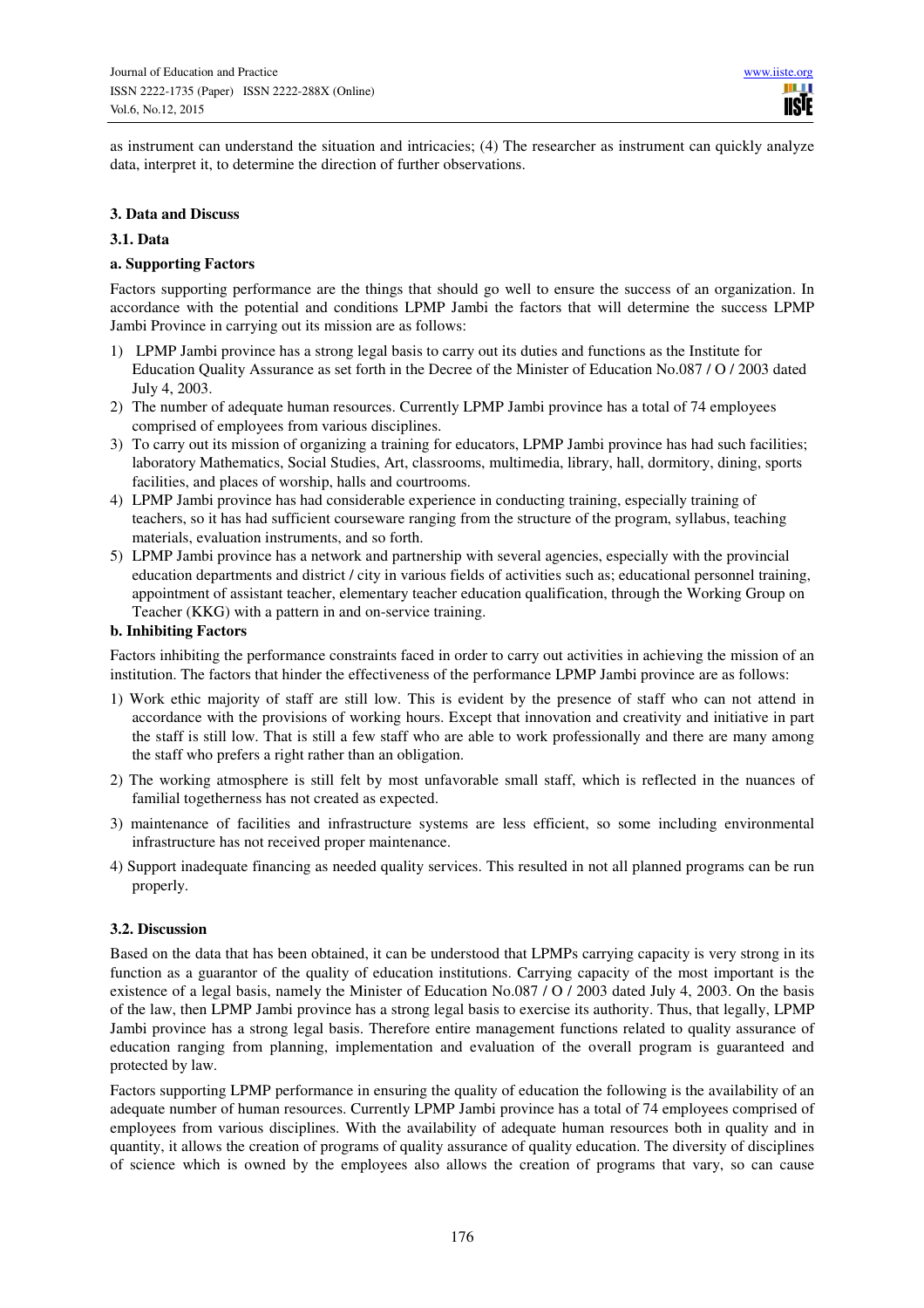stakeholder interest in following these programs. On the other hand, the availability of human resources also allows implementing entire program has been planned.

Facilities and infrastructure is one of the most important factors in a process of quality assurance of education, therefore, the availability of facilities and infrastructure is a necessary condition that must be met. Associated with it, LPMP Jambi province has had such facilities; laboratory Mathematics, Social Studies, Art, classrooms, multimedia, library, hall, dormitory, dining, sports facilities, and places of worship, halls and courtrooms. Various facilities owned by LPMP be an important factor in carrying out its functions, so that a wide range of measures undertaken by LPMP generally performing well because it is supported by adequate facilities. Associated with training programs, LPMP Jambi province has had considerable experience in conducting training, particularly education and training of teachers, so it has had sufficient courseware ranging from the structure of the program, syllabus, teaching materials, evaluation instruments, and so forth. With the presence of the courseware, the various education and training programs conducted teacher has had the direction, goals and objectives are clear, so the teacher training programs conducted by LPMPs far have good quality. Networking is an important factor for an organization to develop work programs. With the extensive network will enable the institution obtain feedback, critiques and suggestions in planning, implementing and evaluating programs. Associated with it, LPMP Jambi province has a network and partnership with several agencies, especially with the provincial education departments and district / city in various fields of activities such as; educational personnel training, appointment of assistant teacher, elementary teacher education qualification, through the Working Group on Teacher (KKG) with a pattern in and on-service training. Thus have their network enables an increase in performance in carrying out its functions LPMP.

In addition to supporting factors, in Jambi province carry out its functions LPMP also face many obstacles or inhibiting factors. Factors inhibiting the performance constraints faced in order to carry out activities in achieving the mission of an institution. One limiting factor is the low work ethic of some employees. This can result in a lower quality power and creativity of employees, so that the work programs that have been developed have not done perfectly. In addition, the low work ethic some employees also resulted in the implementation of programs of education quality assurance is not running optimally. Therefore, leaders of institutions (LPMP) need to design and make a breakthrough to improve employee work ethic. It can be done by performing internal motivation employee training.

According to experts, the comfort of the work environment will improve the quality of employees and vice versa. Therefore, the performance of employees affected by the comfort of the work environment. Related to this, the working atmosphere is still felt by most unfavorable small staff, so that the employee loyalty and integrity in part is still relatively low. For employees who do not feel comfortable to do the job will tend to work at random, uncontrolled and less responsible. This of course results in poor performance as an institution in LPMP carry out its functions. One reason for the lack of comfort of an institution / workplace is a lack of understanding among employees, lack of respect and honor, feeling better or worse, the lack of mutual trust, and so forth. Therefore it is necessary for real efforts to improve mutual trust, mutual respect / appreciation through appropriate approaches.

As has been described above that infrastructure is an important factor for an agency in carrying out its programs. However, if the infrastructure or existing facilities are not managed properly, then the support facilities for the implementation of the program is relatively small. In other words, the availability of facilities does not necessarily make the planning and implementation of a program running perfectly. Therefore, the entire facility should be managed appropriately and accurately in order to be carrying. System maintenance of facilities and infrastructure in LPMP considered less efficient, so some including environmental infrastructure has not received proper maintenance. This will result in less optimal implementation of a program of work that has been planned by LPMP.

The next factor is the bottleneck is financial support. Adequate financing will encourage employee morale, quality completion of the work program and work program implementating perfectly. Likewise, the lack of financial support may result in a lower employee work ethic, the program does not work optimally arranged so that its implementation is also less than the maximum, so the end result of this process is also less qualified. With the lack of financial support experienced by LPMP Jambi, it results in relatively poor performance as an institution LPMP. Therefore, it is necessary to break in order to obtain a good financial support to support the implementation of quality assurance programs undertaken by LPMPs Jambi.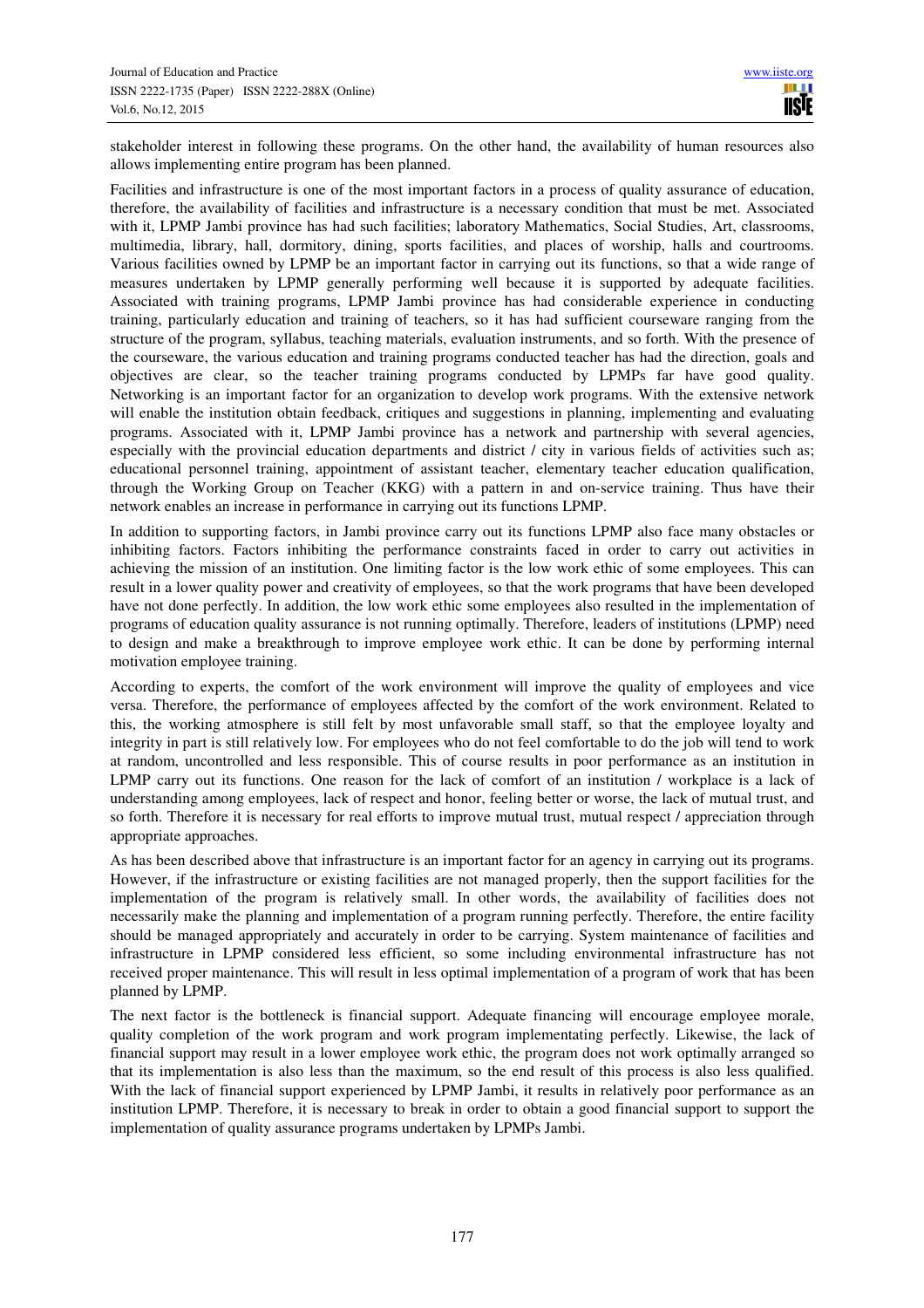# **4. Conclusions**

Factors supporting and Jambi LPMP performance in carrying out its function as a guarantor of the quality of education institutions in Jambi province are as follows:

a. Factors Supporting

- 1). LPMP Jambi province has a strong legal basis to carry out its duties and functions as the Institute for Education Quality Assurance as set forth in the Decree of the Minister of Education No.087 / O / 2003 dated July 4, 2003.
- 2). Number of adequate human resources. Currently LPMP Jambi province has a total of 74 employees comprised of employees from various disciplines.
- 3). To carry out one of its mission of education and training for educators, LPMP Jambi province has had such facilities; laboratory Mathematics, Social Studies, Art, classrooms, multimedia, library, hall, dormitory, dining, sports facilities, and places of worship, halls and courtrooms.
- 4). LPMP Jambi province has had considerable experience in conducting training, especially training of teachers, so it has had sufficient courseware ranging from the structure of the program, syllabus, teaching materials, evaluation instruments, and so forth.
- 5). LPMP Jambi province has a network and partnership with several agencies, especially with the provincial education departments and district / city in various fields of activities such as; educational personnel training, appointment of assistant teacher, elementary teacher education qualification, through the Working Group on Teacher (KKG) with a pattern in and on-service training.

#### **b. Factors Inhibiting**

- 1). Work ethic majority of staff are still low. That is still a few staff who are able to work professionally and there are many among the staff who prefers a right rather than an obligation.
- 2). Working atmosphere is still felt by most unfavorable small staff, which is reflected in shades of familial togetherness has not created as expected.
- 3). Maintenance of facilities and infrastructure systems are less efficient, so some including environmental infrastructure has not received proper maintenance.
- 4). Inadequate financial support as needed quality services. This resulted in not all planned programs can be run properly.

# **5. Suggestions / recommendations**

Based on the above there are some recommendations that need to be addressed, namely:

- 1). Motivational training necessary to work with employees, it aims to increase its employees work ethic, add insight and knowledge of employees in terms of maintaining the facility and use appropriate facilities, as well as improve good relation among employees.
- 2). Need to do a search of the source of funding agencies or public institutions which are not binding, in order to increase financial support LPMP.
- 3). Necessary to restructure the organization as a refresher, this can be develop spirit of healthy competition among employees through reward and punishment.
- 4). LPMP as a guarantor of the quality of education institutions should have education consultant from college / university that is capable of assisting and directing LPMP in terms of preparing, implementing and evaluating the work programs.

#### **Reference**

Abimanyu, Soli. (1994). *Kajian Tentang Kebijaksanaan, Pelaksanaan, dan Hasil-Hasil Pendidikan di Daerah Terpencil Sulsel*. Puslit Ujung Pandang.

Anselm Staruss & Juliet Corbin (2003). *Dasar-dasar Penelitian Kualitatif*. Yogyakarta: Pustaka Belajar. Atmosudirjo, Prajudi (1982). *Administrasi dan Manajemen Umum*. Jakarta: Ghalia Indonesia.

Bailey, KD. (1982). *Methods of Social Research.* New York: The Free Press.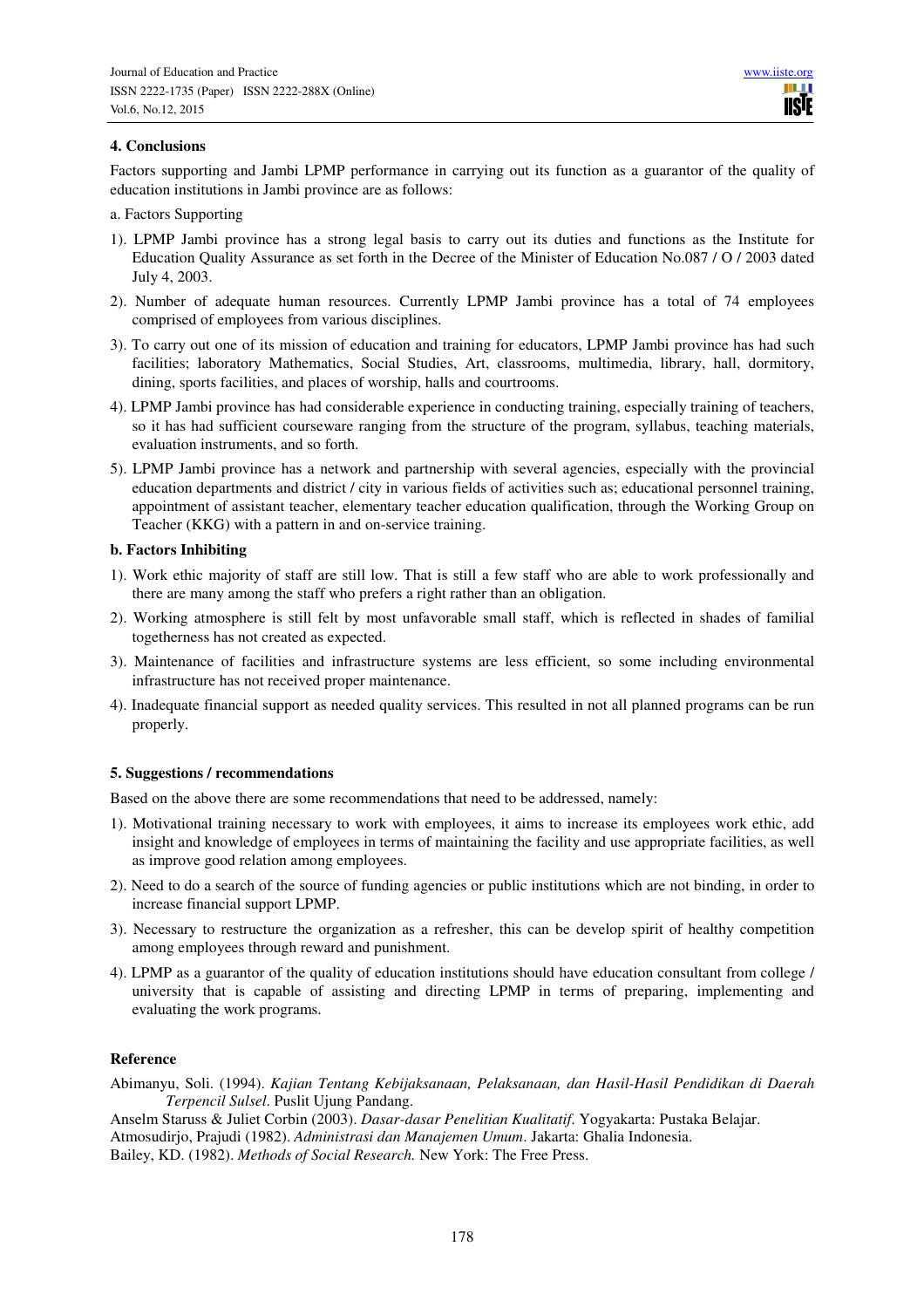- Bogdan, R. C. & Biklen, S. K. (1982). *Qualitative Research for Education: An Introduction to the Theory and Methods.* Boston: Allyn and Bacon, Inc.
- Bungin, Burhan. (2003). *Analisis Data Penelitian Kualitatif, Pemahaman Filosofi dan Metodologis ke Arah Pengiasaan Model Aplikasi*. Jakarta: PT. Raja Grafindo Persada.
- Creswell, J. W. (2003). *Research design: Qualitative, Quantitative, and Mixed Methods Approaches (2th ed.).*  Thousand Oaks, California: SAGE Publications, Inc.
- Cohn, E. (1979). *The Economic of Education.* Revised Edn., Cambridge: Ballinger Piblishing Co.

Dessler, G. (2003). *Human resource management* (9<sup>th</sup> *ed.*). Upper Saddle River, New Jersey: Prenticehall.

- Dunn, W.N. (1998). *Pengantar Analisis Kebijakan Publik*, Penerjemah Samodra Wibawa dkk, Penyunting Muhadjir Darwin, Edisi Kedua. Yogyakarta: Gadjah Mada University Press.
- Dye. (1990). *Power&Society: An Introduction to the Social Science*. California: Cole Publishing Company.
- Eisner, E. W. (1991). *The Enlightened Eye: Qualitative Inquiry and the Enhancement of Educational Practice*." New York, NY: Macmillan Publishing Company.
- Engkoswara. (1987). *Dasar-dasar Administrasi Pendidikan*. Jakarta: Dirjen Dikti Depdikbud.
- Faisal, Sanafiah. (1990), *Penelitian Kualitatif; Dasar dan Aplikasi*, Malang: Y A 3 Malang.
- Fattah, N. (2000). *Manajemen Berbasis Sekolah: Strategi Pemberdayaan Sekolah dalam Rangka Peningkatan Mutu dan Kemandirian Sekolah*. Bandung: Andira.
- Fattah, N. (1999). *Landasan Manajemen Pendidikan*. Bandung: Remaja Rosdakarya.
- Fisher, Sara E. & Stahl, Rachel K. (1997). *The Amish School*. United State of America: The People's Place.
- Gaffar, Muhammad Fakry. (1984). *Perencanaan Pendidikan: Teori dan Metodologi*. Jakarta: Dirjen Depdiknas.
- Gregorio, H.C. (1978). *School Administration and Supervision*. Philippine, R.P. Garcia Publishing Company, Quezon City.
- Harun, C, Z. (2000). *Pendidikan dan Pelatihan Sebagai Sarana Pengembangan Sumber Daya Manusia di PT Pos Indonesia*. Disertasi PPs UPI Bandung: Tidak diterbitkan.
- Hornby. (1982). *Oxford Advanced Leaner's Dictionary of Current English.* London: Oxford University Press.
- Hoy, Wayne K. and Miskel, Cecil. G. (2001). *Educational administration theory*. New York: Random House Inc.
- Hunger, David, J, and Thomas Wheeler, (1988). *Strategic Management and Business Policy*. USA: Addison Wesley Publishing Company.
- Idochi, A. (1999). *Aspek Ekonomi Dalam Pengembangan Pendidikan Luar Sekolah*. Bandung: PPs Universitas Pendidikan Indonesia.
- Jarvis, P. (2007). *Globalisation, Lifelong Learning, and The Learning Society: Sociological Perspective.* London and New York: Routledge.
- Jauch, LR and F.G. William. (1988). *Business Policy and Strategy Management. 5 th edition.* Singapore: Mc. Grave-Hill Book Co.
- Johnson, D.P. (1990). *Teori Sosiologi: Klasik dan Modern (Penterjemah : Lawang, R.M.Z. dari Sociological Theory).* Jakarta: Gramedia.
- Kindervatter, S. (1979), *Non-Formal Education as an Empowering Process with Case Studies from Indonesia and Thailand*. Amherst Massachusetts: Centre for International Education, University of Massachusetts. Koentjaraningrat. (1980). *Kebudayaan dan Manusia Indonesia.* Jakarta: Gramedia.
- Kusnadi *et al*. (2005), *Pendidikan Keaksraan Filosofi, Strategi, Implementasi,* Jakarta: Ditjen PLS.
- Levi-Strauss, C. (2005). *Mitos dan Makna Membongkar Kode-Kode Budaya (Penterjemah : Hok L.P. dari Myth and Meaning).* Serpong: Marjin Kiri.
- Lincoln and Guba. (1985). *Qualitative Research*. Singapore: Mc. Grave Hill Book Co.
- Makkar, Surinder Kaur (2006). *Women's Rights: Still a Dream* pp. 347-360 in Aruna Sharma, Rita Bakshi, J.C.Sharma, Poonam Sharma (Eds), Women, Education and Empowerment. New Delhi: OM Publications.
- Makmun, A,S. (1986). *Efektivitas Belajar Mengajar Dengan Menggunakan Tiga Model Strategi Pendekatan Manajemen Sistem Instruksional Dan Mengindahkan Tiga Kategori Kemampuan Belajar Siswa*. Disertasi PPs IKIP. Bandung: Tidak diterbitkan.
- ----------. (1996). *Pengembangan Profesi dan Kinerja Tenaga Kependidikan:* (Pedoman dan Intisari Perkuliahan). Bandung: PPs UPI Bandung.
- ----------. (1996). *Peningkatan Profesi dan Kinerja Tenaga Kependidikan*. Program Pascasarjana IKIP Bandung.
- ----------. (2000). *Kumpulan Materi Seri Perencanaan Pendidikan*. Jakarta: Depdiknas.
- ----------. (2002). *Psikologi Kependidikan*. Bandung: Remaja Rosdakarya.
- Manurung, Butet. (2007). *Sokola Rimba, Pengalaman Belajar Bersama Orang Rimba*. Yogyakarta: INSIST Press.
- Marmoah, Sri. (2005). *Pendidikan Keaksaraan dengan Pendekatan Bahasa Ibu dan Kultural Pada Orang Rimba di Provinsi Jambi*. Jakarta: PNF, Depdiknas.